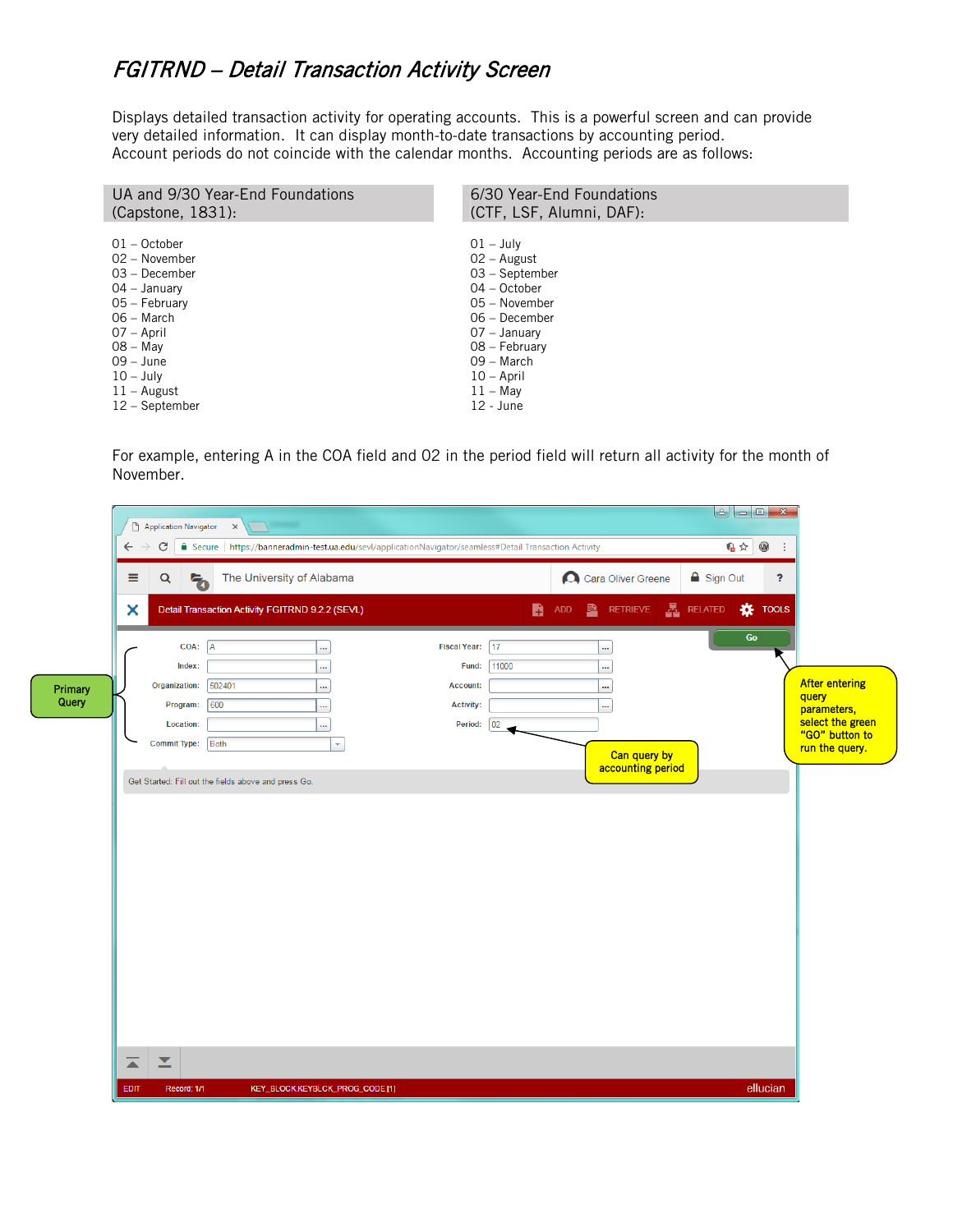After clicking the green "Go" button you will be directed to a secondary query that will give you options to further filter your results. If you want to pull all activity from the Primary Query and do not want to limit your search further, just hit the gray "Go" button. Otherwise, choose a query for each field you would like to filter and then click "Go."

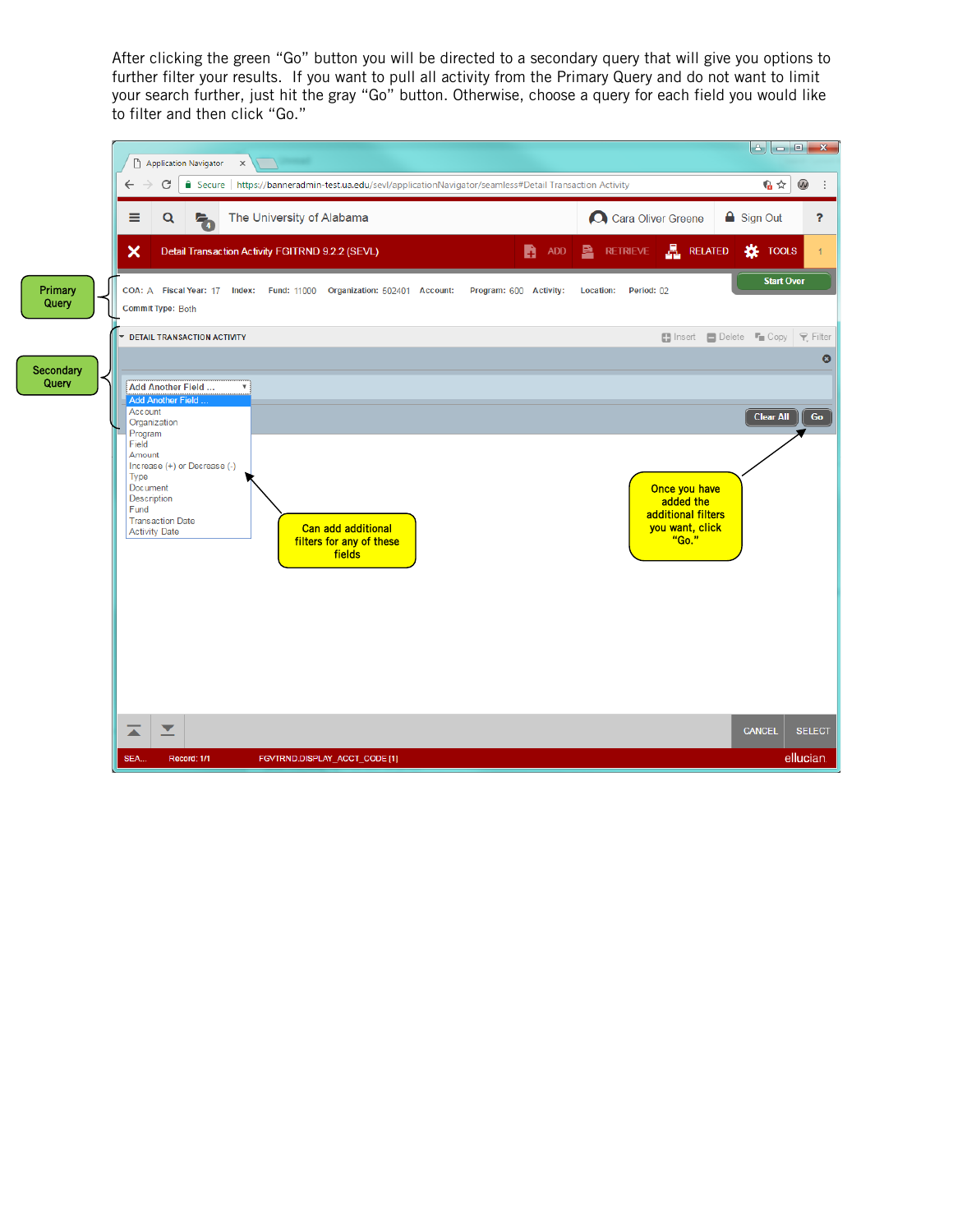## Example of Query Results with no Secondary Query:

|                  | Ξ             | Q<br>气                                           |     | The University of Alabama            |                                                                         |                              |                    |                       |                                  | Cara Oliver Greene          | <b>△</b> Sign Out        |                 |
|------------------|---------------|--------------------------------------------------|-----|--------------------------------------|-------------------------------------------------------------------------|------------------------------|--------------------|-----------------------|----------------------------------|-----------------------------|--------------------------|-----------------|
|                  | ×             | Detail Transaction Activity FGITRND 9.2.2 (SEVL) |     |                                      |                                                                         |                              |                    |                       | B                                | 횳<br>RETRIEVE<br><b>ADD</b> | <b>RELATED</b>           | <b>IX</b> TOOLS |
|                  |               |                                                  |     |                                      | COA: A Fiscal Year: 17 Index: Fund: 11000 Organization: 502401 Account: | Program: 600 Activity:       |                    | <b>Location:</b>      | Period: 02 Commit Type: Both     |                             | <b>Start Over</b>        |                 |
|                  |               | <b>EX DETAIL TRANSACTION ACTIVITY</b>            |     |                                      |                                                                         |                              |                    |                       |                                  | <b>日</b> Insert             | Delete <sup>T</sup> Copy | <b>Y</b> Filter |
|                  | Account       |                                                  |     | Organization Program FOLL Amount     |                                                                         | Increase (+) or Decrease (-) | Type               | Document <sup>*</sup> | <b>Description</b>               | <b>Commit Type</b>          | Fund <sup>*</sup>        | <b>Activity</b> |
| <b>Pulls all</b> | 210           | 502401                                           |     | YTD                                  | $12.245.74 +$                                                           |                              |                    | HGNL F0043669         | HR Payroll 2016 MO 11 0          | U                           | 11000                    |                 |
| account          | 601410        |                                                  | 600 | <b>YTD</b>                           | $61,520.86 +$                                                           |                              | <b>HGNL</b>        | F0043669              | HR Payroll 2016 MO 11 0          | U                           | 11000                    |                 |
| codes            | 01410         | 502401                                           | 600 | <b>YTD</b>                           | $4,676,40+$                                                             |                              | <b>HGNL</b>        | F0043554              | HR Payroll 2016 MO 10 2          | U                           | 11000                    |                 |
| because          | 01510         | 502401                                           | 600 | <b>YTD</b>                           | $1,848.38 +$                                                            |                              | <b>HGNL</b>        | F0043642              | HR Payroll 2016 BW 24 0          | U                           | 11000                    |                 |
| we did not       | 601510        | 502401                                           | 600 | <b>ENC</b>                           | $-1,908.00 -$                                                           |                              |                    | <b>HENA F0043458</b>  | Encumbrance Salaries (Adj)       | U                           | 11000                    |                 |
| filter in the    | 601510        | 502401                                           | 600 | <b>YTD</b>                           | $1,848.37 +$                                                            |                              | <b>HGNL</b>        | F0043449              | HR Payroll 2016 BW 23 0          | U                           | 11000                    |                 |
| primary or       | 603101        | 502401                                           | 600 | <b>YTD</b>                           | $59.63 +$                                                               |                              | <b>HGNL</b>        | F0043642              | HR Payroll 2016 BW 24 0          | U                           | 11000                    |                 |
| secondary        | 603101        | 502401                                           | 600 | <b>YTD</b>                           | $65.59 +$                                                               |                              | <b>HGNL</b>        | F0043449              | HR Payroll 2016 BW 23 0          | U                           | 11000                    |                 |
| query.           | 605220        | 502401                                           | 600 | <b>ABD</b>                           | $5,490.11 +$                                                            |                              | <b>BD14</b>        | BB161130              | <b>Budgeting Fringe Benefits</b> | U                           | 11000                    |                 |
|                  | 605220        | 502401                                           | 600 | <b>YTD</b>                           | $4.878.75 +$                                                            |                              |                    | HGRB F0043669         | HR Payroll 2016 MO 11 0          | $\cup$                      | 11000                    |                 |
|                  | 605220        | 502401                                           | 600 | <b>YTD</b>                           | $138.80 +$                                                              |                              | <b>HGRB</b>        | F0043642              | HR Payroll 2016 BW 24 0          | U                           | 11000                    |                 |
|                  | 605220        | 502401                                           | 600 | <b>YTD</b>                           | $328.89 +$                                                              |                              | <b>HGRB</b>        | F0043554              | HR Payroll 2016 MO 10 2          | U                           | 11000                    |                 |
|                  | 605220        | 502401                                           | 600 | <b>YTD</b>                           | $143.67 +$                                                              |                              | <b>HGRB</b>        | F0043449              | HR Payroll 2016 BW 23 0          | $\cup$                      | 11000                    |                 |
|                  | 605310        | 502401                                           | 600 | <b>ABD</b>                           | $9,701.11 +$                                                            |                              | <b>BD14</b>        | BB161130              | <b>Budgeting Fringe Benefits</b> | U                           | 11000                    |                 |
|                  | 605310        | 502401                                           | 600 | <b>YTD</b>                           | $8,736.10 +$                                                            |                              | <b>HGRB</b>        | F0043669              | HR Payroll 2016 MO 11 0          | U                           | 11000                    |                 |
| <b>Pulls all</b> | 605310        | 502401                                           | 600 | <b>YTD</b>                           | $229.15 +$                                                              |                              | <b>HGRB</b>        | F0043642              | HR Payroll 2016 BW 24 0          | U                           | 11000                    |                 |
| values in        | 05310         | 502401                                           | 500 | <b>YTD</b>                           | $505.99 +$                                                              |                              | <b>HGRB</b>        | F0043554              | HR Payroll 2016 MO 10 2          | U                           | 11000                    |                 |
| all              | 05310         | 502401                                           | 600 | <b>YTD</b>                           | $229.87 +$                                                              |                              | <b>HGRB</b>        | F0043449              | HR Payroll 2016 BW 23 0          | U                           | 11000                    |                 |
| columns          | 605320        | 50240                                            | 600 | <b>ABD</b>                           | $1,775.42 +$                                                            |                              | <b>BD14</b>        | BB161130              | <b>Budgeting Fringe Benefits</b> | U                           | 11000                    |                 |
| (Field,          | 605320        | 502401                                           | 600 | <b>YTD</b>                           | $1,775.42 +$                                                            |                              |                    | HGRB F0043669         | HR Payroll 2016 MO 11 0          | U                           | 11000                    |                 |
| Type,            |               |                                                  |     | Mal                                  | $142,260.66$ +                                                          |                              |                    |                       |                                  |                             |                          |                 |
| Document,        | $\mathsf{Id}$ | $\boxed{1}$ of 4<br>$\mathbf{M}$                 |     | 20 v Per Page                        |                                                                         |                              | $>$   $\leftarrow$ |                       |                                  |                             | Record 1 of 61           |                 |
| Amount,          |               |                                                  |     |                                      |                                                                         |                              |                    |                       |                                  |                             |                          |                 |
| etc).            |               |                                                  |     | Activity Date 11/28/2016 09:31:43 AM |                                                                         |                              |                    |                       |                                  |                             | CANCEL                   | <b>SELECT</b>   |
| because          | EDIT          | Record: 1/61                                     |     |                                      | <b>FOVTRND.DISPLAY_ACCT_CODE [1]</b>                                    |                              |                    |                       |                                  |                             |                          | ellucian        |
| we did not       |               |                                                  |     |                                      |                                                                         |                              |                    |                       |                                  |                             |                          |                 |
| filter these     |               |                                                  |     |                                      |                                                                         |                              |                    |                       |                                  |                             |                          |                 |

IMPORTANT NOTE ABOUT ACTIVITY DATES: The activity date reflects the actual date a transaction is input into Banner. Each accounting period is held open for a few days after the last day of the month in order to process mechanical entries, fuploads, and p-card activity. You should *never query by month using* the activity date field. Searching by accounting period ensures you return accurate results when querying for transactions by month.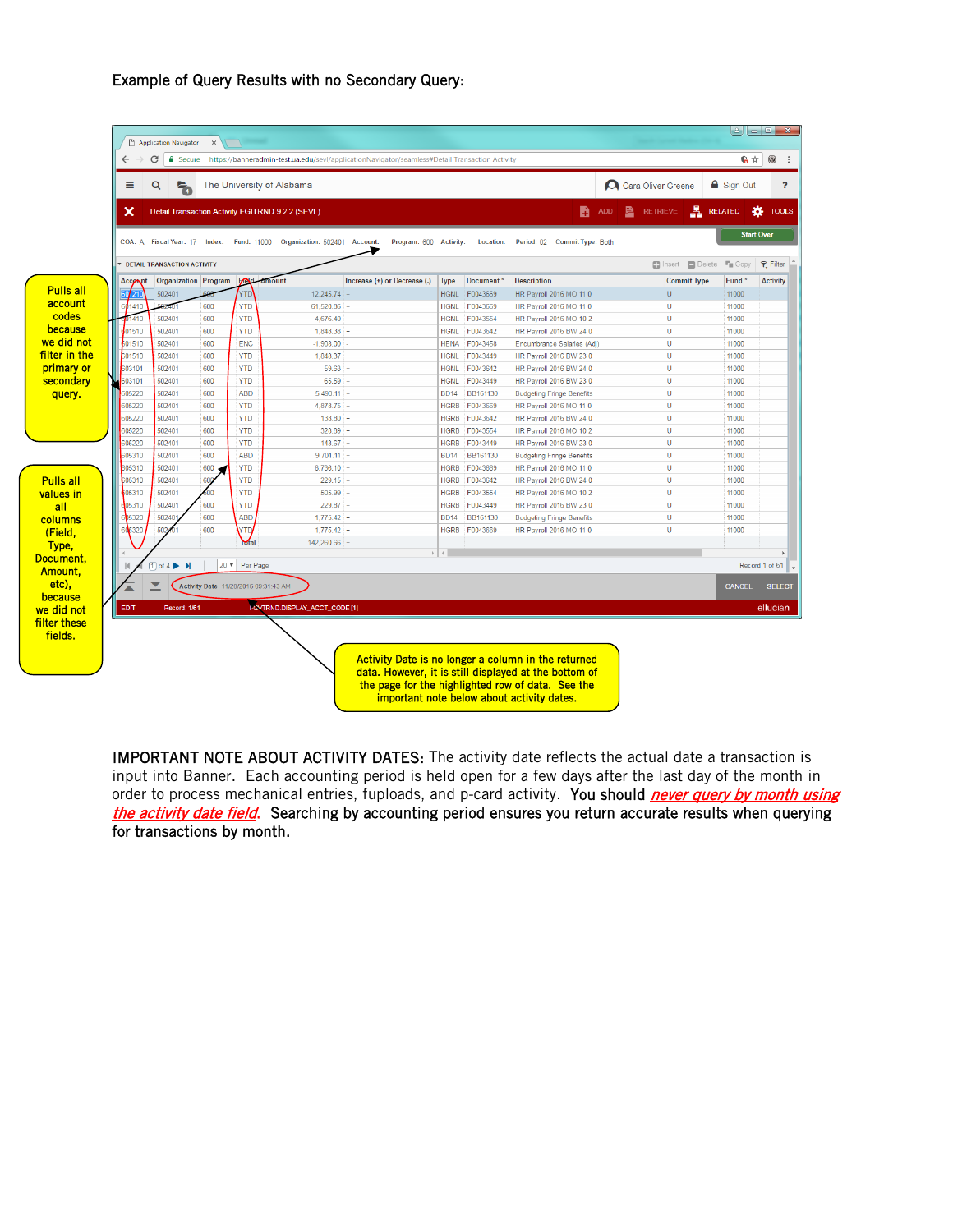## Example using a Secondary Query:

For this example, I would like to pull all account codes that start with 746 and just the actual transactions (no budget or encumbrance information).

My secondary query would look like this:

| Application Navigator<br>$\times$                                                                                              | $\left  \cdot \right $<br><b>100</b>                                                | $\mathbf{x}$ |
|--------------------------------------------------------------------------------------------------------------------------------|-------------------------------------------------------------------------------------|--------------|
| C<br>△ Secure   https://banneradmin-test.ua.edu/sevl/applicationNavigator/seamless#Detail Transaction Activity<br>$\leftarrow$ | 临☆<br>$\circledcirc$                                                                | ÷            |
| ≣<br>The University of Alabama<br>Q<br>ł,                                                                                      | Cara Oliver Greene<br><b>△</b> Sign Out                                             | ?            |
| ×<br>Detail Transaction Activity FGITRND 9.2.2 (SEVL)                                                                          | $\blacksquare$ Retrieve $\blacksquare$ Related<br><b>K</b> TOOLS<br>B<br><b>ADD</b> |              |
| COA: A Fiscal Year: 17 Index: Fund: 11000 Organization: 502401 Account:<br>Program: 600 Activity:<br><b>Commit Type: Both</b>  | <b>Start Over</b><br><b>Location:</b><br>Period: 02                                 |              |
| <b>TERNATION ACTIVITY</b>                                                                                                      | ■ Insert ■ Delete ■ Copy   ₹ Filter                                                 |              |
|                                                                                                                                |                                                                                     | $\bullet$    |
| 746<br><b>Starts With</b><br>$\overline{\mathbf{v}}$<br>$\overline{\mathbf{v}}$<br><b>Account</b>                              |                                                                                     | $\bullet$    |
| <b>YTD</b><br>Field<br><b>Equals</b><br>$\pmb{\mathrm{v}}$<br>$\mathbf{v}$                                                     |                                                                                     | $\bullet$    |
| Add Another Field<br>$\boldsymbol{\mathrm{v}}$                                                                                 |                                                                                     |              |
|                                                                                                                                | <b>Clear All</b>                                                                    | Go           |
|                                                                                                                                | Once you have<br>added the<br>additional filters<br>you want, click<br>"Go."        |              |
| $\overline{\phantom{a}}$<br>▲<br>SEAR.<br>Record: 1/1<br>FGVTRND.DISPLAY_ACCT_CODE [1]                                         | <b>CANCEL</b><br><b>SELECT</b><br>ellucian                                          |              |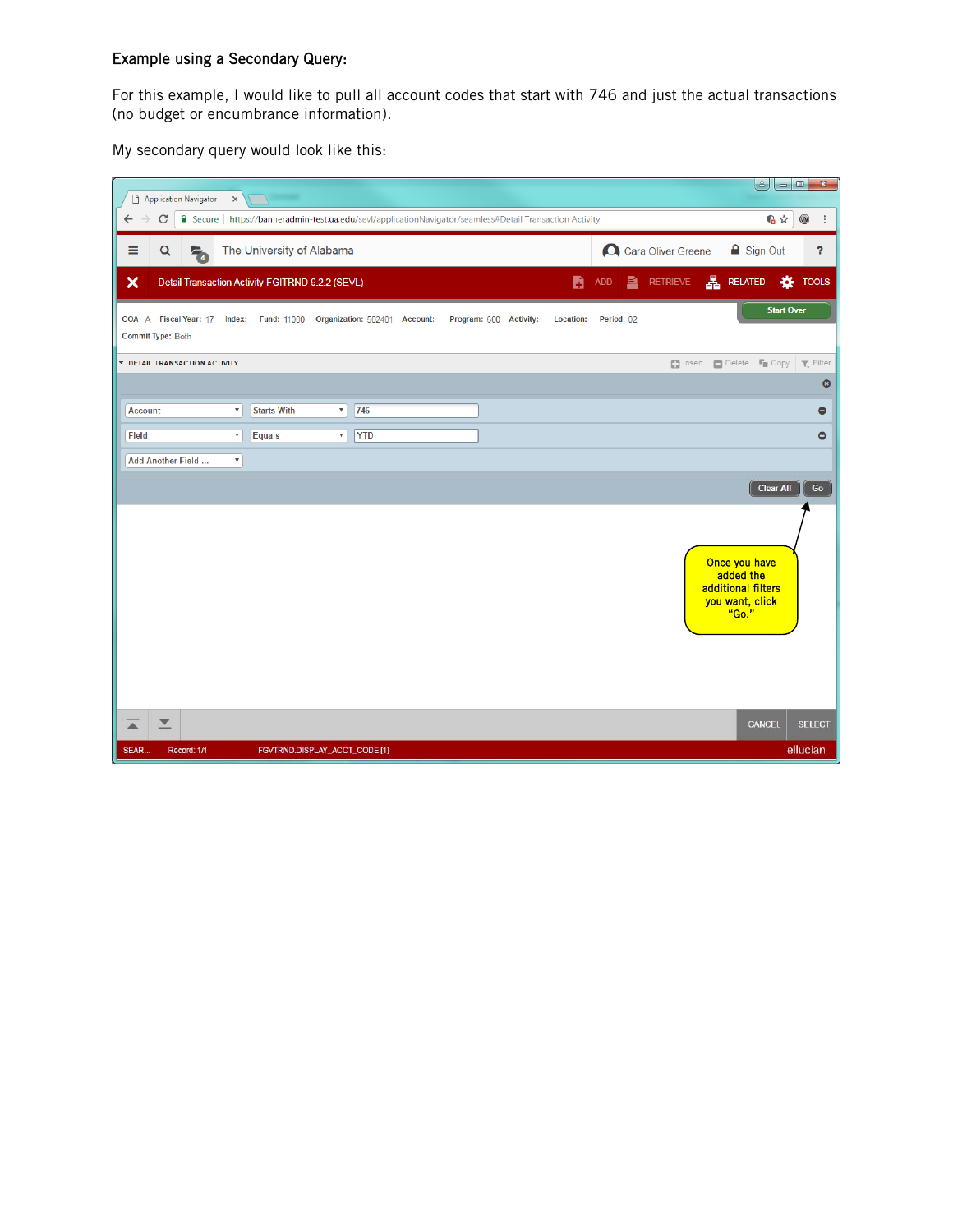The query will only return results for the filters you chose.

|                |                                    |          |                                                  |            |                                                                                                                                                                                                                                                                                                                                                                     |                  |                              |            |                   |                    |                                | $\mathbf{e}$<br>$ - 0 $ | $\mathbf{x}$                |
|----------------|------------------------------------|----------|--------------------------------------------------|------------|---------------------------------------------------------------------------------------------------------------------------------------------------------------------------------------------------------------------------------------------------------------------------------------------------------------------------------------------------------------------|------------------|------------------------------|------------|-------------------|--------------------|--------------------------------|-------------------------|-----------------------------|
| ←              | Application Navigator<br>C         | $\times$ |                                                  |            | Secure   https://banneradmin-test.ua.edu/sevl/applicationNavigator/seamless#Detail Transaction Activity                                                                                                                                                                                                                                                             |                  |                              |            |                   |                    |                                | 临☆                      | $^{\circledR}$<br>$\cdot$ : |
| ≡              |                                    |          |                                                  |            |                                                                                                                                                                                                                                                                                                                                                                     |                  |                              |            |                   | Cara Oliver Greene | $\triangle$ Sign Out           |                         | $\overline{\mathbf{?}}$     |
|                | Q                                  |          | The University of Alabama                        |            |                                                                                                                                                                                                                                                                                                                                                                     |                  |                              |            |                   |                    |                                |                         |                             |
| ×              |                                    |          | Detail Transaction Activity FGITRND 9.2.2 (SEVL) |            |                                                                                                                                                                                                                                                                                                                                                                     |                  | B                            | <b>ADD</b> |                   | <b>RETRIEVE</b>    | 횳<br><b>RELATED</b>            | 娄                       | <b>TOOLS</b>                |
|                | COA: A Fiscal Year: 17             | Index:   | Fund: 11000 Organization: 502401 Account:        |            | Program: 600 Activity:                                                                                                                                                                                                                                                                                                                                              | <b>Location:</b> | Period: 02 Commit Type: Both |            |                   |                    |                                | <b>Start Over</b>       |                             |
|                | <b>TERNAL TRANSACTION ACTIVITY</b> |          |                                                  |            |                                                                                                                                                                                                                                                                                                                                                                     |                  |                              |            |                   |                    | <b>Endinsert Delete F</b> Copy |                         | $P$ Filter                  |
|                |                                    |          |                                                  |            |                                                                                                                                                                                                                                                                                                                                                                     |                  |                              |            |                   |                    |                                |                         | Filter Again 8              |
| <b>Account</b> | <b>Organization Program</b>        |          | <b>Field Amount</b>                              |            | Increase (+) or Decrease (-)                                                                                                                                                                                                                                                                                                                                        |                  | <b>Commit Type</b>           |            | Fund <sup>*</sup> | <b>Activity</b>    | Location Transaction Date      |                         |                             |
| 746017         | 502401                             | 600      | <b>YTD</b>                                       | $95.81 +$  |                                                                                                                                                                                                                                                                                                                                                                     | <b>CK Copies</b> | $\cup$                       |            | 11000             |                    |                                | 11/29/2016              |                             |
| 746017         | 502401                             | 600      | <b>YTD</b>                                       | $169.68 +$ |                                                                                                                                                                                                                                                                                                                                                                     | <b>OR Copies</b> | U                            |            | 11000             |                    |                                | 11/29/2016              |                             |
|                |                                    |          | <b>Total</b>                                     | $265.49 +$ |                                                                                                                                                                                                                                                                                                                                                                     |                  |                              |            |                   |                    |                                |                         |                             |
|                | $ A  \leq (1)$ of $1 \geq  A $     |          | 10 v Per Page                                    |            |                                                                                                                                                                                                                                                                                                                                                                     | $\parallel$ +    |                              |            |                   |                    |                                |                         | Record 1 of 2               |
|                |                                    |          |                                                  |            |                                                                                                                                                                                                                                                                                                                                                                     |                  |                              |            |                   |                    |                                |                         |                             |
|                | ▼                                  |          | Activity Date 12/01/2016 04:44:49 PM<br>▼        |            |                                                                                                                                                                                                                                                                                                                                                                     |                  |                              |            |                   |                    |                                | <b>CANCEL</b>           | <b>SELECT</b>               |
| EDIT           | Record: 1/2                        |          | FGVTRND.DISPLAY_ACCT_CODE [1]                    |            |                                                                                                                                                                                                                                                                                                                                                                     |                  |                              |            |                   |                    |                                |                         | ellucian                    |
|                |                                    |          |                                                  |            | As you can see in this example, the activity date<br>(when the information was actually entered into<br>Banner) was in December, but this transaction<br>posted to period 02 (November). If you had filtered<br>by activity date using November, you would have<br>missed this transaction in your results. This is why<br>you should never query by activity date. |                  |                              |            |                   |                    |                                |                         |                             |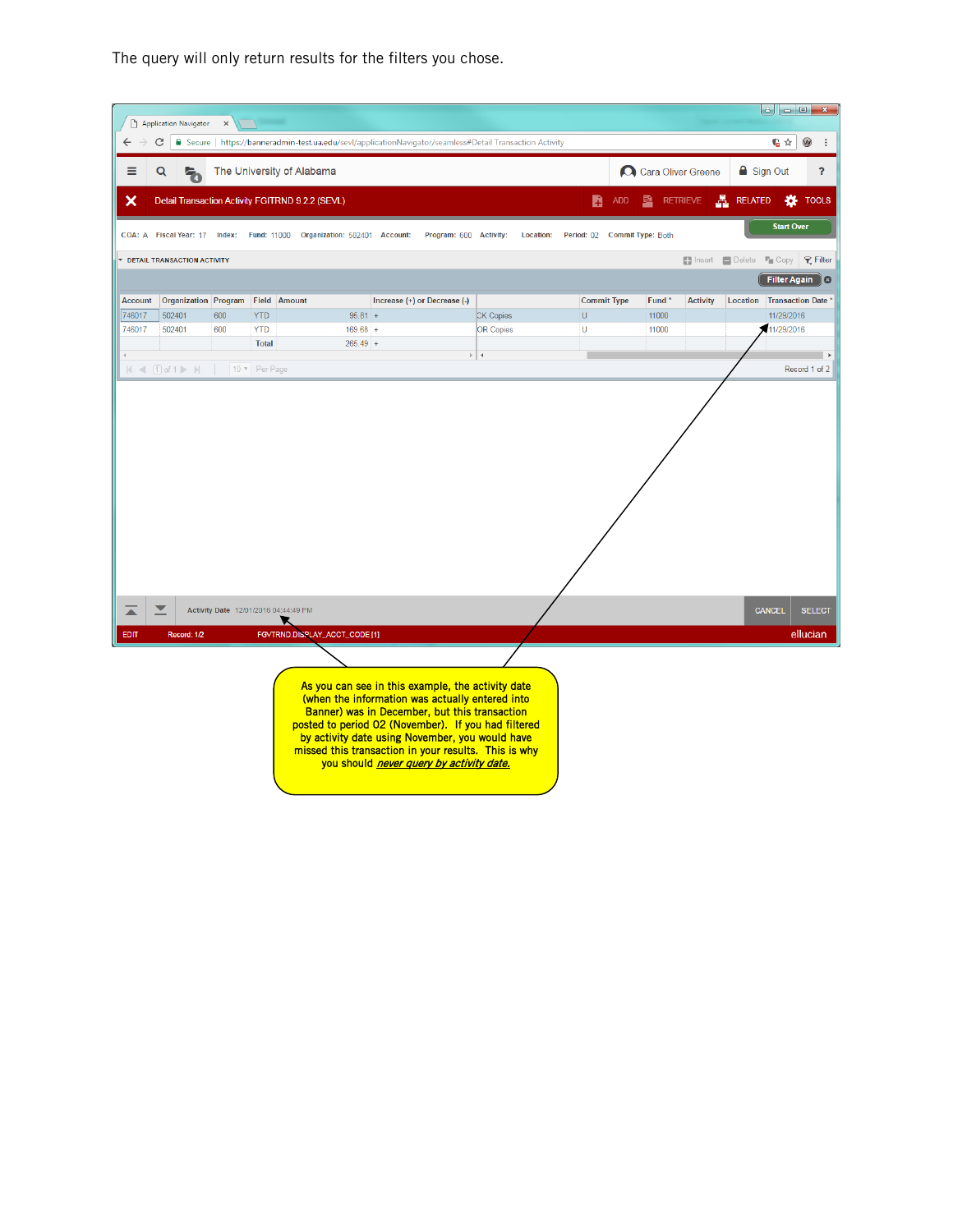Let's visit the Related menu. While on the FGITRND screen, I'd like to research a particular transaction. I've placed my cursor on the transaction in question and am selecting "Query Document [By Type]" from the Related menu.

| $\circledcirc$<br>G☆<br>■ Secure   https://banneradmin-test.ua.edu/sevl/applicationNavigator/seamless#Invoice/Credit Memo Query<br>C<br><b>△</b> Sign Out<br>Cara Oliver Greene<br>Q<br>The University of Alabama<br>Ą,<br>Æ.<br>B<br>娄<br>B<br>ADD<br><b>RETRIEVE</b><br><b>RELATED</b><br>Detail Transaction Activity FGITRND 9.2.2 (SEVL)<br>Q Search<br>COA: A Fiscal Year: 17 Index: Fund: 11000 Organization: 502401 Account:<br>Program: 600 Activity:<br>Location:<br>Period:<br>Commit Type: Both<br>Query Document [BY TYPE]<br><b>EX DETAIL TRANSACTION ACTIVITY</b><br>Detail Encumbrance Info [FGIENCD]<br>Organization Program Field Amount<br>Increase (+) or Decrease (-)<br>Type<br>Document*<br>Description<br>502401<br>$0.00 -$<br>13501908<br>600<br><b>YTD</b><br><b>DNEI</b><br>Fundriver Inc.<br>502401<br>$250.00 +$<br>712105<br>600<br><b>YTD</b><br><b>INEI</b><br>10678781<br>Fundriver Inc<br>502401<br><b>ENC</b><br>$-250.00 -$<br><b>INEI</b><br>Fundriver Inc.<br>712105<br>600<br>10678781<br>$750.00 +$<br>712105<br>502401<br><b>ABD</b><br>BDER ARE16001<br><b>ENCUMBRANCE ROLL</b><br>600<br>502401<br><b>ENC</b><br>$750.00 +$<br>ARE16001<br><b>ENCUMBRANCE ROLL</b><br>712105<br>600<br>E090<br>712105<br><b>YTD</b><br>$0.00 -$<br>13494221<br>Fundriver Inc<br>502401<br>600<br><b>DNEI</b><br>Total<br>$1,500.00 +$<br>$\mathbb{R}^d$ . $\mathbb{R}^d$<br>$ A $ $\leq  T $ of $1 \geq  A $<br>10 v Per Page<br>⊻<br><b>CANCEL</b><br>Activity Date 12/16/2016 03:17:05 PM<br>ellucian.<br><b>DE [2]</b> | D                | <b>Application Navigator</b> | $\times$ | $\sqrt{2}$ |  |  |  |  |                |
|------------------------------------------------------------------------------------------------------------------------------------------------------------------------------------------------------------------------------------------------------------------------------------------------------------------------------------------------------------------------------------------------------------------------------------------------------------------------------------------------------------------------------------------------------------------------------------------------------------------------------------------------------------------------------------------------------------------------------------------------------------------------------------------------------------------------------------------------------------------------------------------------------------------------------------------------------------------------------------------------------------------------------------------------------------------------------------------------------------------------------------------------------------------------------------------------------------------------------------------------------------------------------------------------------------------------------------------------------------------------------------------------------------------------------------------------------------------------------------------------------------------------------------------------------|------------------|------------------------------|----------|------------|--|--|--|--|----------------|
|                                                                                                                                                                                                                                                                                                                                                                                                                                                                                                                                                                                                                                                                                                                                                                                                                                                                                                                                                                                                                                                                                                                                                                                                                                                                                                                                                                                                                                                                                                                                                      | $\leftarrow$     |                              |          |            |  |  |  |  | $\ddot{\cdot}$ |
|                                                                                                                                                                                                                                                                                                                                                                                                                                                                                                                                                                                                                                                                                                                                                                                                                                                                                                                                                                                                                                                                                                                                                                                                                                                                                                                                                                                                                                                                                                                                                      | Ξ                |                              |          |            |  |  |  |  | $\mathbf{P}$   |
|                                                                                                                                                                                                                                                                                                                                                                                                                                                                                                                                                                                                                                                                                                                                                                                                                                                                                                                                                                                                                                                                                                                                                                                                                                                                                                                                                                                                                                                                                                                                                      | ×                |                              |          |            |  |  |  |  | <b>TOOLS</b>   |
|                                                                                                                                                                                                                                                                                                                                                                                                                                                                                                                                                                                                                                                                                                                                                                                                                                                                                                                                                                                                                                                                                                                                                                                                                                                                                                                                                                                                                                                                                                                                                      |                  |                              |          |            |  |  |  |  |                |
|                                                                                                                                                                                                                                                                                                                                                                                                                                                                                                                                                                                                                                                                                                                                                                                                                                                                                                                                                                                                                                                                                                                                                                                                                                                                                                                                                                                                                                                                                                                                                      |                  |                              |          |            |  |  |  |  |                |
|                                                                                                                                                                                                                                                                                                                                                                                                                                                                                                                                                                                                                                                                                                                                                                                                                                                                                                                                                                                                                                                                                                                                                                                                                                                                                                                                                                                                                                                                                                                                                      |                  |                              |          |            |  |  |  |  |                |
|                                                                                                                                                                                                                                                                                                                                                                                                                                                                                                                                                                                                                                                                                                                                                                                                                                                                                                                                                                                                                                                                                                                                                                                                                                                                                                                                                                                                                                                                                                                                                      | Account          |                              |          |            |  |  |  |  |                |
|                                                                                                                                                                                                                                                                                                                                                                                                                                                                                                                                                                                                                                                                                                                                                                                                                                                                                                                                                                                                                                                                                                                                                                                                                                                                                                                                                                                                                                                                                                                                                      | 712105           |                              |          |            |  |  |  |  |                |
|                                                                                                                                                                                                                                                                                                                                                                                                                                                                                                                                                                                                                                                                                                                                                                                                                                                                                                                                                                                                                                                                                                                                                                                                                                                                                                                                                                                                                                                                                                                                                      |                  |                              |          |            |  |  |  |  |                |
|                                                                                                                                                                                                                                                                                                                                                                                                                                                                                                                                                                                                                                                                                                                                                                                                                                                                                                                                                                                                                                                                                                                                                                                                                                                                                                                                                                                                                                                                                                                                                      |                  |                              |          |            |  |  |  |  |                |
|                                                                                                                                                                                                                                                                                                                                                                                                                                                                                                                                                                                                                                                                                                                                                                                                                                                                                                                                                                                                                                                                                                                                                                                                                                                                                                                                                                                                                                                                                                                                                      |                  |                              |          |            |  |  |  |  |                |
|                                                                                                                                                                                                                                                                                                                                                                                                                                                                                                                                                                                                                                                                                                                                                                                                                                                                                                                                                                                                                                                                                                                                                                                                                                                                                                                                                                                                                                                                                                                                                      |                  |                              |          |            |  |  |  |  |                |
|                                                                                                                                                                                                                                                                                                                                                                                                                                                                                                                                                                                                                                                                                                                                                                                                                                                                                                                                                                                                                                                                                                                                                                                                                                                                                                                                                                                                                                                                                                                                                      |                  |                              |          |            |  |  |  |  |                |
|                                                                                                                                                                                                                                                                                                                                                                                                                                                                                                                                                                                                                                                                                                                                                                                                                                                                                                                                                                                                                                                                                                                                                                                                                                                                                                                                                                                                                                                                                                                                                      |                  |                              |          |            |  |  |  |  |                |
|                                                                                                                                                                                                                                                                                                                                                                                                                                                                                                                                                                                                                                                                                                                                                                                                                                                                                                                                                                                                                                                                                                                                                                                                                                                                                                                                                                                                                                                                                                                                                      |                  |                              |          |            |  |  |  |  |                |
|                                                                                                                                                                                                                                                                                                                                                                                                                                                                                                                                                                                                                                                                                                                                                                                                                                                                                                                                                                                                                                                                                                                                                                                                                                                                                                                                                                                                                                                                                                                                                      |                  |                              |          |            |  |  |  |  |                |
|                                                                                                                                                                                                                                                                                                                                                                                                                                                                                                                                                                                                                                                                                                                                                                                                                                                                                                                                                                                                                                                                                                                                                                                                                                                                                                                                                                                                                                                                                                                                                      |                  |                              |          |            |  |  |  |  |                |
|                                                                                                                                                                                                                                                                                                                                                                                                                                                                                                                                                                                                                                                                                                                                                                                                                                                                                                                                                                                                                                                                                                                                                                                                                                                                                                                                                                                                                                                                                                                                                      | $\blacktriangle$ |                              |          |            |  |  |  |  | <b>SELECT</b>  |

Banner then redirects you to the related screen which you can use to research further. In this example, we are looking up an invoice, then we are led to FAIINVE, the Invoice/Credit Memo Query screen.